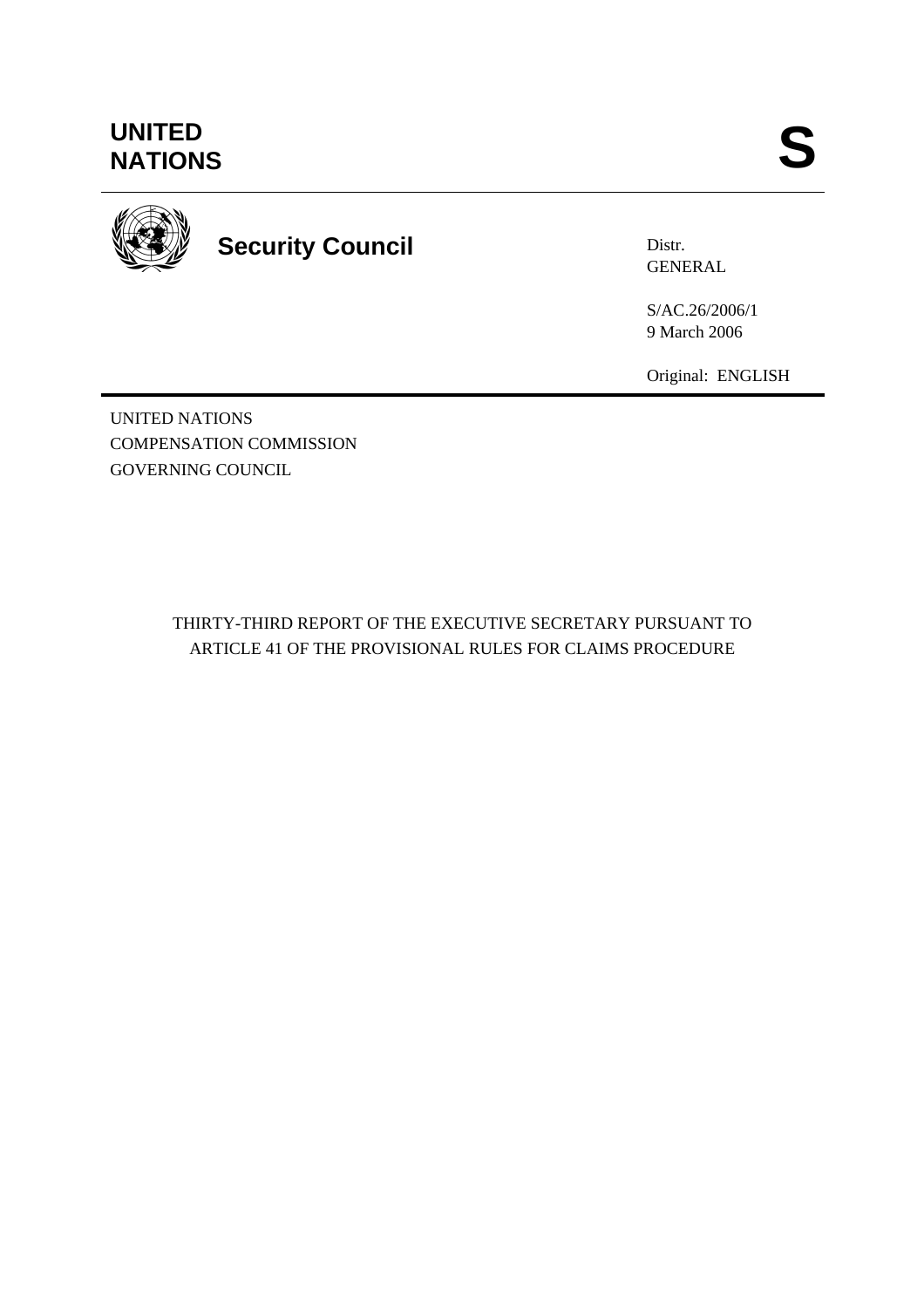#### Introduction

1. The present report identifies, pursuant to article 41 of the United Nations Compensation Commission's (the "Commission") Provisional Rules for Claims Procedure (S/AC.26/1992/10) (the "Rules"), recommended corrections in the various claims categories since the "Thirty-second report of the Executive Secretary pursuant to article 41 of the Provisional Rules for Claims Procedure" (S/AC.26/2005/13) (the "thirty-second article 41 report"). Chapter I of this report contains recommended corrections concerning claims in categories "A", "C", "D" and "E/F". Chapter II provides information concerning requests by claimants for corrections under article 41 of the Rules to approved awards in categories "D" and "E", including a report of the secretariat's review to determine whether or not these requests warrant action under article 41. Annexes I to III to this report contain tables showing the aggregate corrected awards, by country and by instalment, based on the recommendations contained herein. Annex IV contains tables showing the secretariat's review of requests for corrections to claims in categories "D" and "E" undertaken since the thirty-second article 41 report. Annex V contains a cumulative table of article 41 corrections to claim awards up to the fifty-eighth session of the Governing Council.

# I. RECOMMENDED CORRECTIONS CONCERNING CLAIMS IN CATEGORIES "A", "C", "D" AND "E/F"

#### A. Category "A" corrections

2. Recommendations for corrections to category "A" claims comprise the following kinds of corrections: duplicate claims, higher to lower amounts and other corrections.

#### 1. Duplicate claims

3. The Commission received information from the Governments of Sri Lanka and the Philippines that claims that they had submitted in category "A" were duplicates of other claims awarded compensation in category "A". Following a review of these claims, the secretariat confirms that five claims from Sri Lanka and 16 claims from the Philippines are, in fact, duplicates and should not have been awarded compensation. The Government of Sri Lanka returned to the Compensation Fund the full amount (USD 10,500) for three claims and partial amounts (USD 4,000) for two claims, leaving an outstanding balance of USD 4,000. The Government of the Philippines returned to the Compensation Fund the full amount for 13 claims (USD 62,500) and partial amounts for three claims (USD 7,500), leaving an outstanding balance of USD 7,000. The total outstanding balance of USD 11,000 is repayable to the Compensation Fund and the secretariat has reminded the relevant Governments of their obligation to return the funds.

4. Accordingly, as set forth in table 1 below, it is recommended that the awards for these claims be corrected. Table 1 identifies the countries concerned, the instalments to be adjusted, the number of claims affected, and the net effect of the adjustments.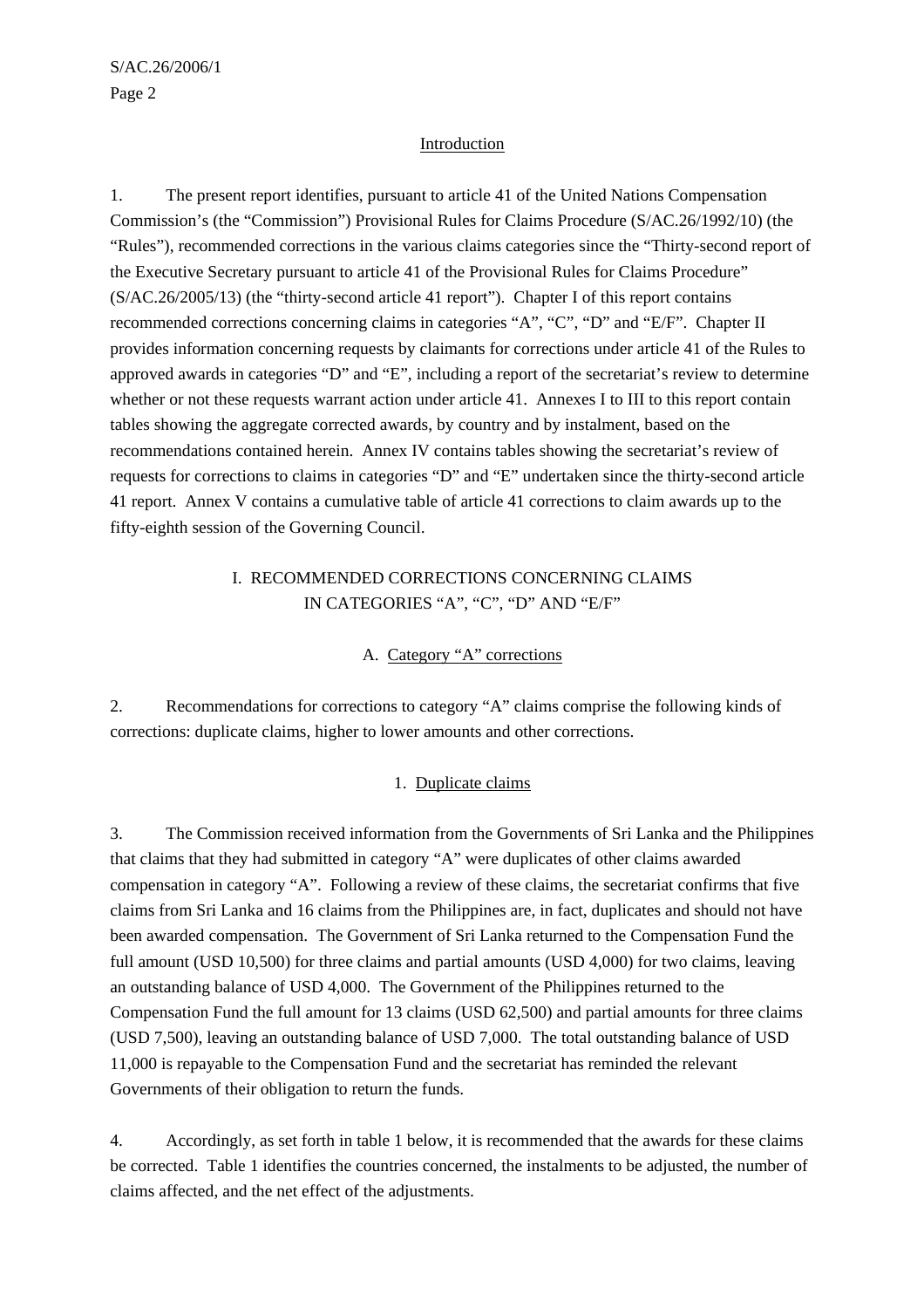| Country      | <i>Instalment</i> | Number of claims<br>affected | Amount of net effect<br>(USD) |
|--------------|-------------------|------------------------------|-------------------------------|
| Sri Lanka    | Fourth            | $\overline{2}$               | (8,000.00)                    |
|              | Fifth             | $\overline{c}$               | (6,500.00)                    |
|              | Sixth             | 1                            | (4,000.00)                    |
| Philippines  | Second            | 1                            | (4,000.00)                    |
|              | Third             | $\overline{4}$               | (28,000.00)                   |
|              | Fourth            | 3                            | (16,000.00)                   |
|              | Fifth             | 1                            | (4,000.00)                    |
|              | Sixth             | 7                            | (25,000.00)                   |
| <b>Total</b> |                   | 21                           | (95,500.00)                   |

#### Table 1. Category "A" corrections: duplicate claims

#### 2. Higher to lower amounts

5. Decision 21 (S/AC.26/Dec.21 (1994)) of the Governing Council states that "any claimant who has selected a higher amount in category 'A' (US\$4,000 or US\$8,000) and has also filed a category 'B', 'C' or 'D' claim will be deemed to have selected the corresponding lower amount under category 'A'". Following receipt of further information from the Government of the Philippines, the secretariat confirmed that 45 claims submitted by the Government of the Philippines were filed for a higher amount in category "A" by claimants who had also filed claims in another claim category. Therefore, the awards for these category "A" claims should be reduced to the amounts appropriate to the proper status of the claims. When notifying the Commission that these claims should have been awarded the lower amount, the Government of the Philippines returned to the Compensation Fund the full amount of the awards issued for these claims.

6. Accordingly, as set forth in table 2 below, it is recommended that the awards for these claims be corrected. Table 2 identifies the country concerned, the instalments to be adjusted, the number of claims affected, and the net effect of the adjustments.

|  | Table 2. Category "A" corrections: higher to lower amounts |  |  |
|--|------------------------------------------------------------|--|--|
|  |                                                            |  |  |

| Country      | Instalment | Number of claims affected | Amount of net effect<br>(USD) |
|--------------|------------|---------------------------|-------------------------------|
| Philippines  | Third      |                           | (1,500.00)                    |
|              | Fourth     | 43                        | (67,500.00)                   |
|              | Sixth      |                           | (3,000.00)                    |
| <b>Total</b> |            | 45                        | (72,000.00)                   |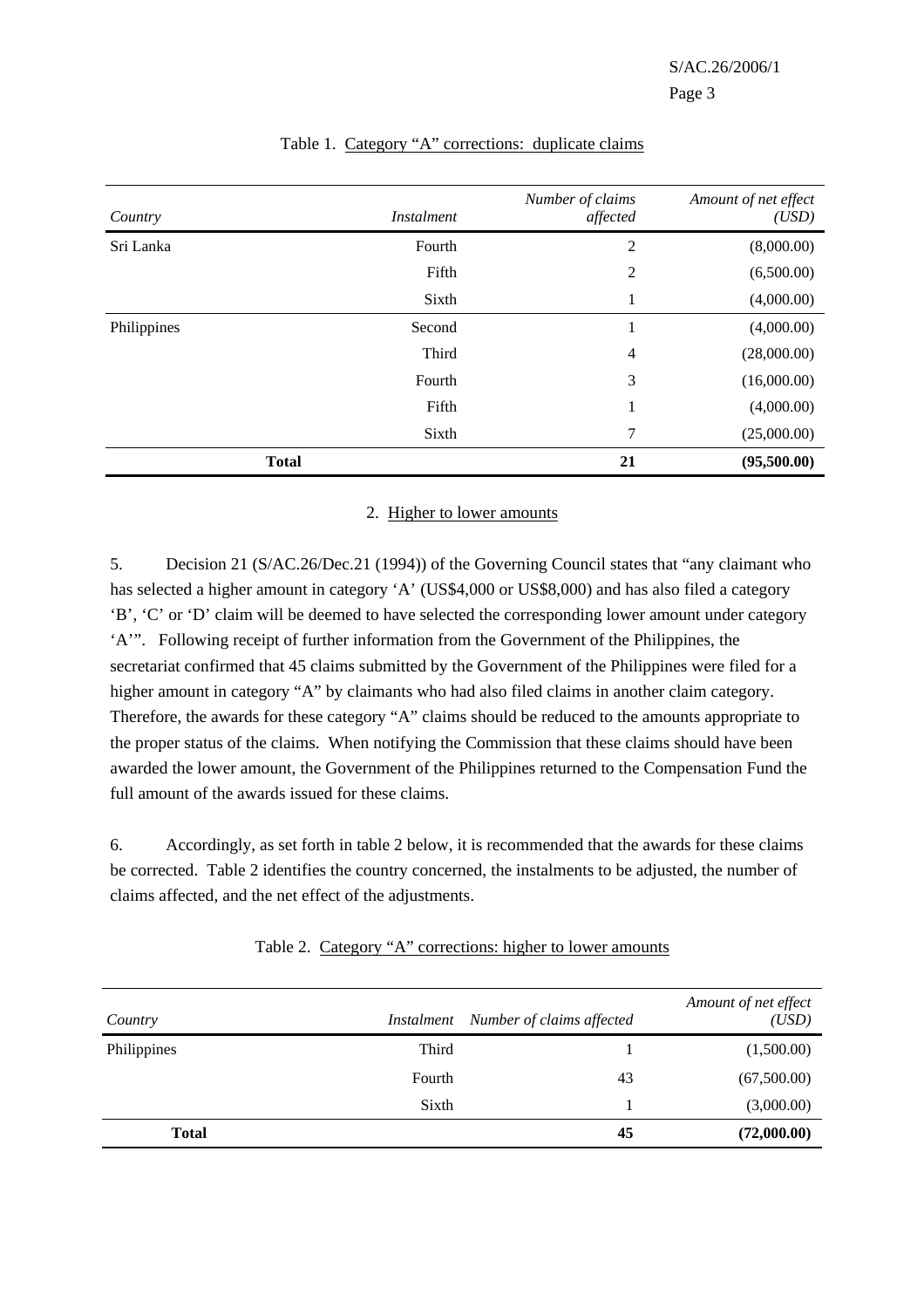## 3. Other corrections

7. The Commission received information from the Government of the Philippines that three category "A" late-filed claims that it had submitted were filed by claimants who had previously filed other claims in category "A".

8. Following a review of these claims, the secretariat confirms that the category "A" late-filed claims were, in fact, filed by the same claimants. Accordingly, the claimants had an opportunity to file their claims during the regular filing period and were not entitled to file the category "A" late-filed claims. It should be noted that the Government of the Philippines returned to the Compensation Fund the full amount of the awards issued for the three category "A" late-filed claims.

9. Accordingly, as set forth in table 3 below, it is recommended that the awards for these claims be corrected. Table 3 identifies the country concerned, the instalment to be adjusted, the number of claims affected, and the net effect of the adjustments.

| Country            |                                                    | Instalment Number of claims affected | Amount of net effect<br>(USD) |
|--------------------|----------------------------------------------------|--------------------------------------|-------------------------------|
| <b>Philippines</b> | Late-filed category "A"<br>and category "C" claims |                                      | (12,000.00)                   |
|                    | Total                                              |                                      | (12,000.00)                   |

# Table 3. Category "A" corrections: other corrections

10. In summary, the recommended corrections in category "A" concern 69 claims submitted by two Governments resulting in a net decrease in the total amount awarded of USD 179,500. The recommendations with respect to the second, third, fourth, fifth and sixth instalments of regular category "A" claims and the late-filed category "A" and category "C" claims, by country and by instalment, are provided in tables 1 to 7 of annex I to this report.

# B. Category "C" corrections

11. Recommendations for corrections to category "C" claims arise from confirmed duplicate claims, clerical errors made by the secretariat in the processing of claims and other corrections.

# 1. Duplicate claims

12. The Commission received information from the Government of India that five claims were potentially duplicative of five other claims that were awarded compensation in category "C". Having reviewed the information received from the Government of India, the secretariat confirms that the claims are, in fact, duplicates and should not have been awarded compensation. When notifying the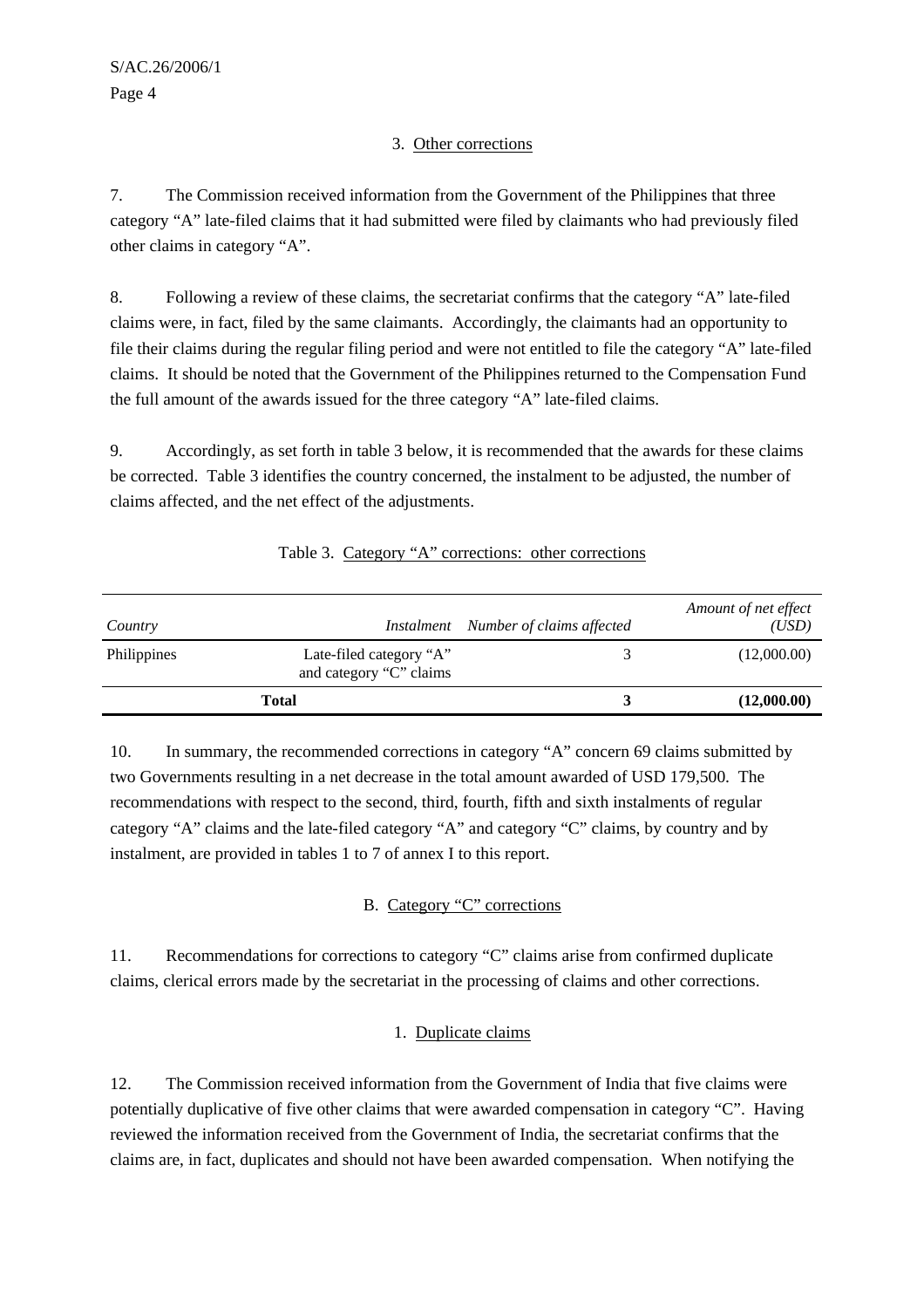Commission of these duplicate claims, the Government of India returned to the Compensation Fund the full amount of the awards issued for the duplicate claims.

13. Accordingly, as set forth in table 4 below, it is recommended that the awards for these claims be corrected. Table 4 identifies the countries concerned, the instalments to be adjusted, the number of claims affected, and the net effect of the adjustments.

| Country      | Instalment | Number of claims affected | Amount of net effect (USD) |
|--------------|------------|---------------------------|----------------------------|
| India        | Fourth     |                           | (13,245.63)                |
|              | Sixth      | ∍                         | (20,795.46)                |
|              | Seventh    |                           | (29,606.19)                |
| <b>Total</b> |            |                           | (63, 647.28)               |

# Table 4. Category "C" corrections: duplicate claims

#### 2. Data entry errors

14. Following observations and recommendations made by the Office of Internal Oversight Services to the Commission ("OIOS") in an audit report dated 13 December 2005, the secretariat reviewed a claim filed through the Government of Jordan that was included in the "Report and recommendations of the panel of Commissioners concerning the seventh instalment of individual claims for damages up to US\$100,000 (category 'C' claims)" (S/AC.26/1999/11), which recommendations were approved by the Governing Council in decision 70 (S/AC.26/Dec.70 (1999)).

15. As a result of its review, the secretariat noted that a clerical error was made in the processing of the claim that warrants correction under article 41 of the Rules. Specifically, at the time of data entry, an incorrect currency code was entered into the Commission's database for the C6 (salary) component of the claim. The claimant's "prior monthly salary" was entered into the Commission's database in Kuwaiti dinars, when the amount should have been entered in United States dollars.

16. As a result of this clerical error, the panel had recommended USD 60,000 for the claimed C6 (salary) losses. The secretariat reviewed the file and concluded that, applying the correct currency code, pursuant to the methodology established by the panel the claimant is entitled to receive a compensation award in the amount of USD 22,050 for his C6 losses. Moreover, the C1 (departure loss) component of the claim should be reduced to nil since the claimant was awarded compensation in the amount of USD 5,000 under category "A" for the same losses. Therefore, the total amount of compensation awarded for the claim should be USD 64,658.05, which represents a net reduction of USD 35,341.95.

17. During the review undertaken on certain category "C" claims in the course of the exercise to identify duplicates and other claims raising potential overpayment issues, the secretariat reviewed a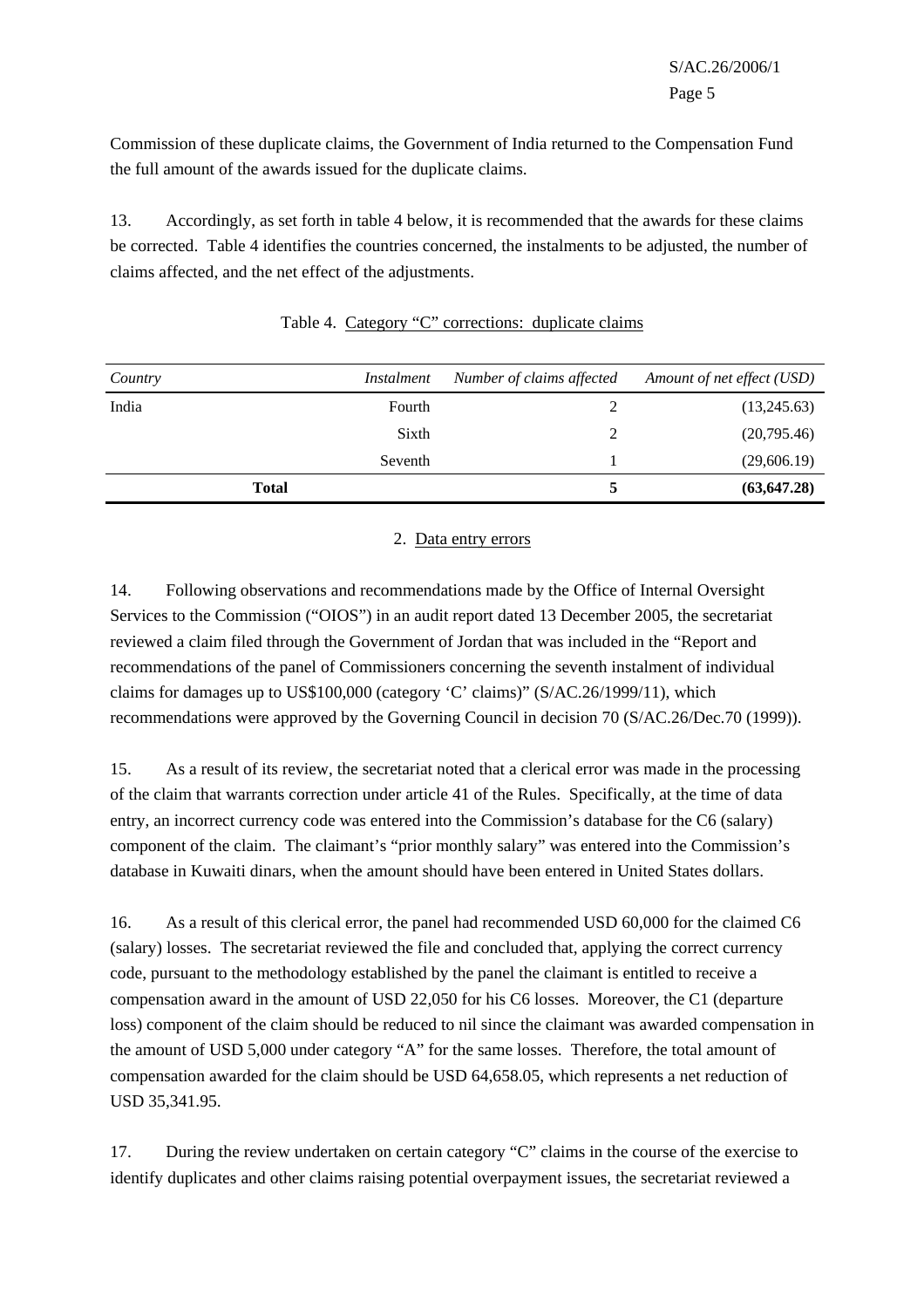claim filed through the Government of the Syrian Arab Republic that was included in the "Report and recommendations of the panel of Commissioners concerning the fifth instalment of individual claims for damages up to US\$100,000 (category 'C' claims)" (S/AC.26/1997/1), which recommendations were approved by the Governing Council in decision 41 (S/AC.26/Dec.41 (1997)).

18. As a result of its review, the secretariat noted that a clerical error was made in the processing of the claim that may warrant correction under article 41 of the Rules, should the Council so decide. Specifically, at the time of data entry, the secretariat failed to enter the C8 (business) losses amount claimed by the claimant in the UNCC database.

19. As a result of this clerical error, the panel had recommended no compensation for the claimant's C8 (business) losses. However, in accordance with the panel's established methodology, the C8 claim form filed by the claimant and the evidence in the claim file confirm the existence of the losses. The secretariat reviewed the file and concluded that, applying the established methodology, the claimant would be entitled to receive a compensation award in the amount of USD 47,133.10 for his C8 (business) losses, subject to the Council's approval.

20. Accordingly, as set forth in table 5 below, it is recommended that the award for the claim referred to in paragraph 15 above be corrected and that the Council consider whether a correction should be made to the claim referred to in paragraph 18 above. Table 5 identifies the countries concerned, the instalments to be adjusted, the number of claims affected, and the net effect of the adjustments.

| Country              | Instalment | Number of claims affected | Amount of net effect (USD) |
|----------------------|------------|---------------------------|----------------------------|
| Jordan               | Seventh    |                           | (35,341.95)                |
| Syrian Arab Republic | Fifth      |                           | 47,133.10                  |
| <b>Total</b>         |            |                           | 11,791.15                  |

Table 5. Category "C" corrections arising from data entry errors

# 3. Other corrections

21. The Commission received information from the Government of the Philippines that two category "C" late-filed claims that it had submitted were filed by claimants who had previously filed other claims in category "A".

22. Following a review of these claims, the secretariat confirms that the category "C" late-filed claims were, in fact, filed by the same claimants who had filed claims in category "A". Accordingly, the claimants had an opportunity to file their claims during the regular filing period and were not entitled to file the category "C" late-filed claims. It should be noted that the Government of the Philippines returned to the Compensation Fund the full amount of the awards issued for the two category "C" late-filed claims.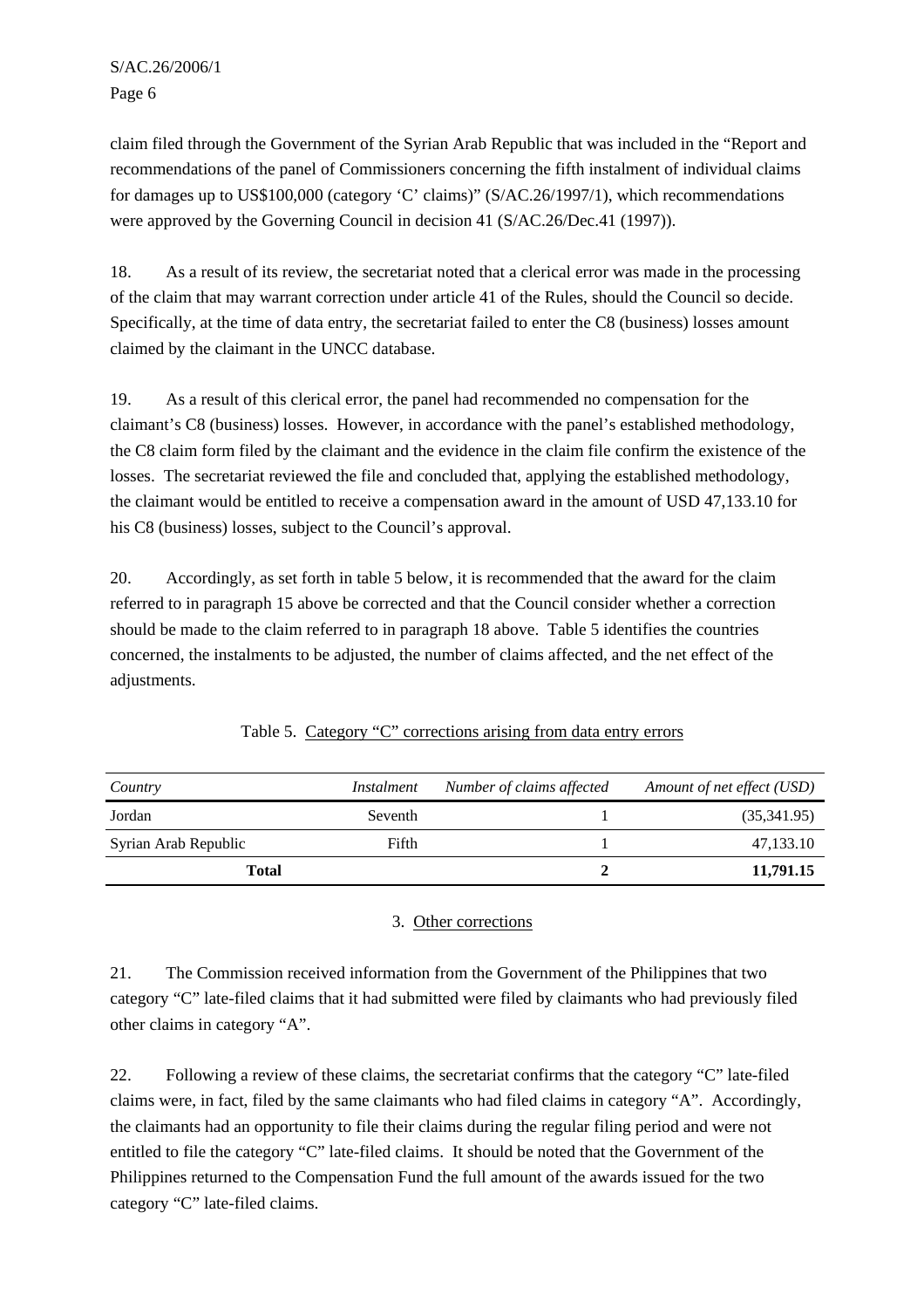23. Accordingly, as set forth in table 6 below, it is recommended that the awards for these claims be corrected. Table 6 identifies the country concerned, the instalment to be adjusted, the number of claims affected, and the net effect of the adjustments.

| Country     | Instalment                                         | Number of claims affected | Amount of net effect (USD) |
|-------------|----------------------------------------------------|---------------------------|----------------------------|
| Philippines | Late-filed category "A"<br>and category "C" claims |                           | (20, 369.68)               |
|             | <b>Total</b>                                       |                           | (20,369.68)                |

Table 6. Category "C" corrections: other corrections

24. In summary, the recommended corrections in category "C" concern nine claims submitted by four Governments resulting in a net reduction of the total amount awarded of USD 72,225.81. Of these, increased the total amount awarded for one claim was increased by USD 47,133.10 and the total amount awarded for eight claims was reduced by USD 119,358.91. The recommendations with respect to the fourth, fifth, sixth and seventh instalments of regular category "C" claims and the latefiled category "A" and category "C" claims, by country and by instalment, are provided in tables 1 to 6 of annex II to this report.

# C. Category "D" correction

25. During the process of carrying out additional checks on processed claims, the secretariat reviewed a claim, filed through the Government of India, that was included in the "Report and recommendations made by the 'D2' panel of Commissioners concerning the fifth instalment of individual claims for damages above USD 100,000 (category 'D' claims)" (S/AC.26/2000/12), which recommendations were approved by the Governing Council in decision 97 (S/AC.26/Dec.97 (2000)).

26. As a result of its review, the secretariat noted that a clerical error was made in the processing of the claim that may warrant correction under article 41 of the Rules, should the Council so decide. Specifically, the secretariat, in valuing the loss of support component of the D3 (money) claim, erroneously used a pensionable age of 55 years instead of 65 years. Pursuant to the D3 (money) methodology applicable to loss of support, the pensionable age for Indian nationals is 65 years.

27. As a result of this clerical error, the panel had recommended compensation in the amount of USD 16,903.83 for the claimant's D3 losses. The secretariat reviewed the file and concluded that, applying the established methodology, the amount of compensation recommended for the D6 losses should have been USD 27,419.44, subject to the Council's approval.

28. Accordingly, as set forth in table 7 below, it is recommended that the Council consider whether a correction should be made to this claim. Table 7 identifies the country concerned, the instalment to be adjusted, the number of claims affected, and the net effect of the adjustments.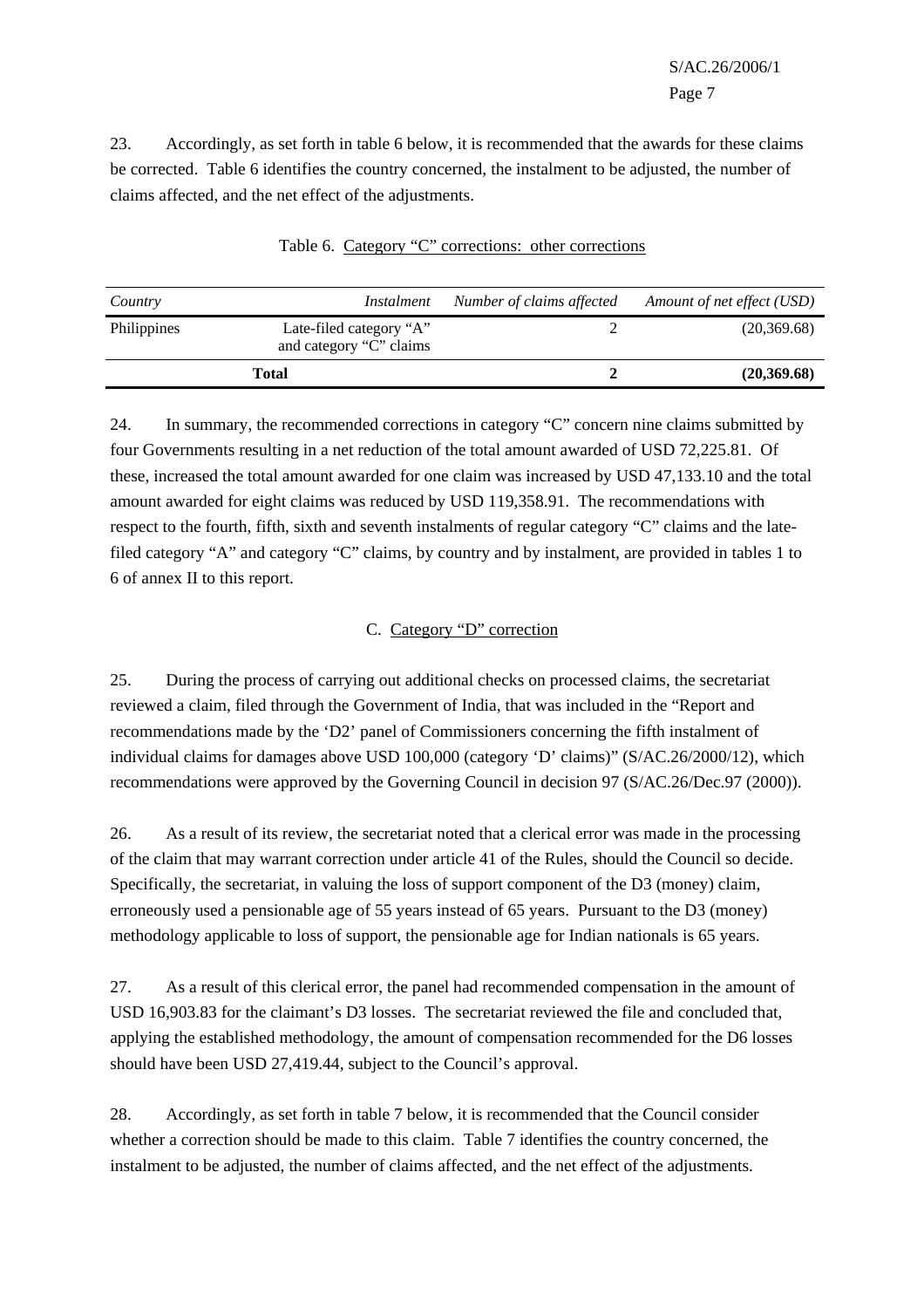| Country |       | Instalment Number of claims affected | Amount of net effect (USD) |
|---------|-------|--------------------------------------|----------------------------|
| India   | Fifth |                                      | 10,515.61                  |
| Total   |       |                                      | 10,515.61                  |

#### Table 7. Category "D" correction

29. In summary, the recommended correction in category "D" concerns one claim submitted by one Government resulting in a net increase of the total amount awarded of USD 10,515.61. The recommendation with respect to the fifth instalment of "D" claims, by country and by instalment, is provided in tables 1 to 2 of annex III to this report.

#### D. Category "E/F" corrections

30. Following an inquiry from the Government of the Netherlands, the secretariat reviewed the claims that were included in the "Report and recommendations made by the panel of Commissioners concerning the second instalment of 'E/F' claims" (S/AC.26/2002/18), which recommendations were approved by the Governing Council in decision 163 (S/AC.26/Dec.163 (2002)).

31. As a result of its review, the secretariat noted that clerical errors were made in the processing of two claims included in the second instalment of "E/F" claims that warrant correction under article 41 of the Rules. Specifically, the secretariat entered in the UNCC database incorrect amounts for the amounts claimed with respect to "payment or relief to others – loss of aircraft spares (court awarded interest on judgement sum)" for two claimants – a Dutch claimant and a French claimant. As a result of these errors, annex III to the panel's report and recommendations shows the incorrect amounts.

32. For the Dutch claimant, the correct claimed amount for this loss item is USD 2,189,441. However, the secretariat erroneously entered the amount of USD 1,375,559 in the database. The total amount claimed by the claimant for all loss types should be USD 11,188,941 (and not USD 10,375,059 as shown in annex III to the panel's report and recommendations).

33. For the French claimant, the correct claimed amount for this loss item is USD 268,327. However, the secretariat erroneously entered the amount of USD 368,327 in the database. The total amount claimed by the claimant for all loss types should be USD 1,390,272 (and not USD 1,490,272 as shown in annex III to the panel's report and recommendations).

34. The panel recommended no compensation for the loss item "payment or relief to others – loss of aircraft spares (court awarded interest on judgement sum)" for the two claims in question on the basis that "part or all of the loss is not direct". The recommended corrections to the amount claimed will not affect the panel's recommendation for the claims, which in any event will remain as nil. The article 41 correction is recommended so that the database may be corrected to reflect the correct amounts claimed.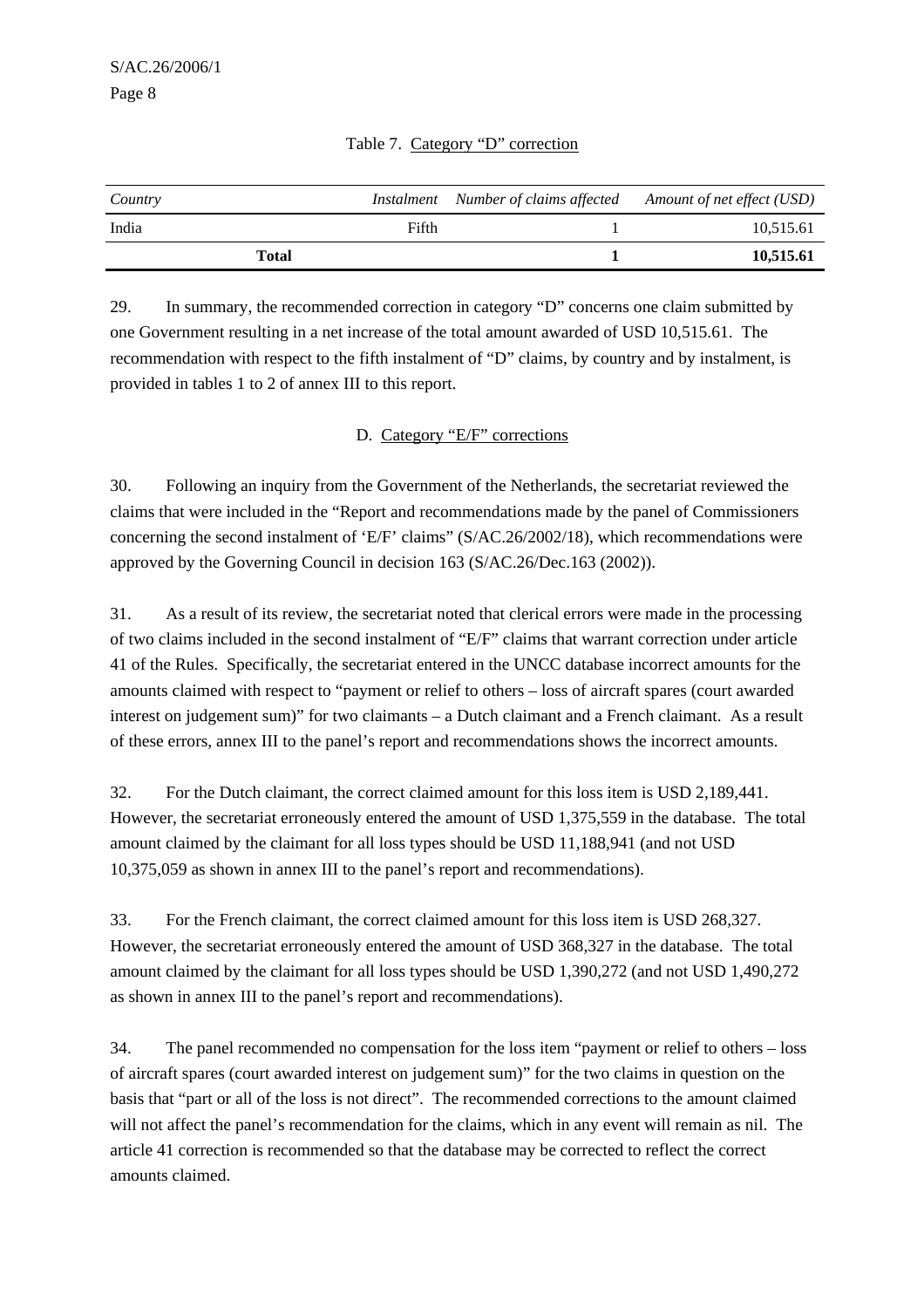#### II. REQUESTS BY CLAIMANTS FOR ARTICLE 41 CORRECTIONS

35. During the period under review, the secretariat continued its review of requests from Governments and international organizations for corrections to claims in categories "D" and "E", submitted under article 41 of the Rules. The requests and the Executive Secretary's conclusions with respect to those requests are outlined below.

#### A. Category "D" claims

36. During the period under review, the secretariat reviewed a total of 64 requests from three Governments and two other submitting entities for corrections to claims in category "D". The requests and their submitting entities are set forth in table 1 of annex IV to this report. Having carefully reviewed all aspects of the requests, the Executive Secretary has concluded that no correction of the relevant Governing Council decisions is necessary and that no action pursuant to article 41 of the Rules is warranted with regard to the claims in question.

#### B. Category "E" claims

37. During the period under review, the secretariat reviewed a total of 50 requests from two Governments for corrections to claims in category "E". The requests and the submitting entities are set forth in table 2 of annex IV to this report. Having carefully reviewed all aspects of the requests, the Executive Secretary has concluded that no correction of the relevant Governing Council decisions is necessary and that no action pursuant to article 41 of the Rules is warranted with regard to the claims in question.

#### C. Pending requests for correction

38. In addition, during the period under review, the secretariat received 72 requests for article 41 corrections with respect to claims in category "D" from the Palestinian Authority. The secretariat has reviewed 20 of those requests and response letters have been sent to the Palestinian Authority. These reviews are included in the total number of category "D" reviews completed during the period under review, as reported in paragraph 36 above. The secretariat's review of the remaining 52 requests remains ongoing. Details concerning these requests, and the Executive Secretary's recommendations to the Governing Council with respect thereto will be contained in upcoming article 41 reports to the Governing Council.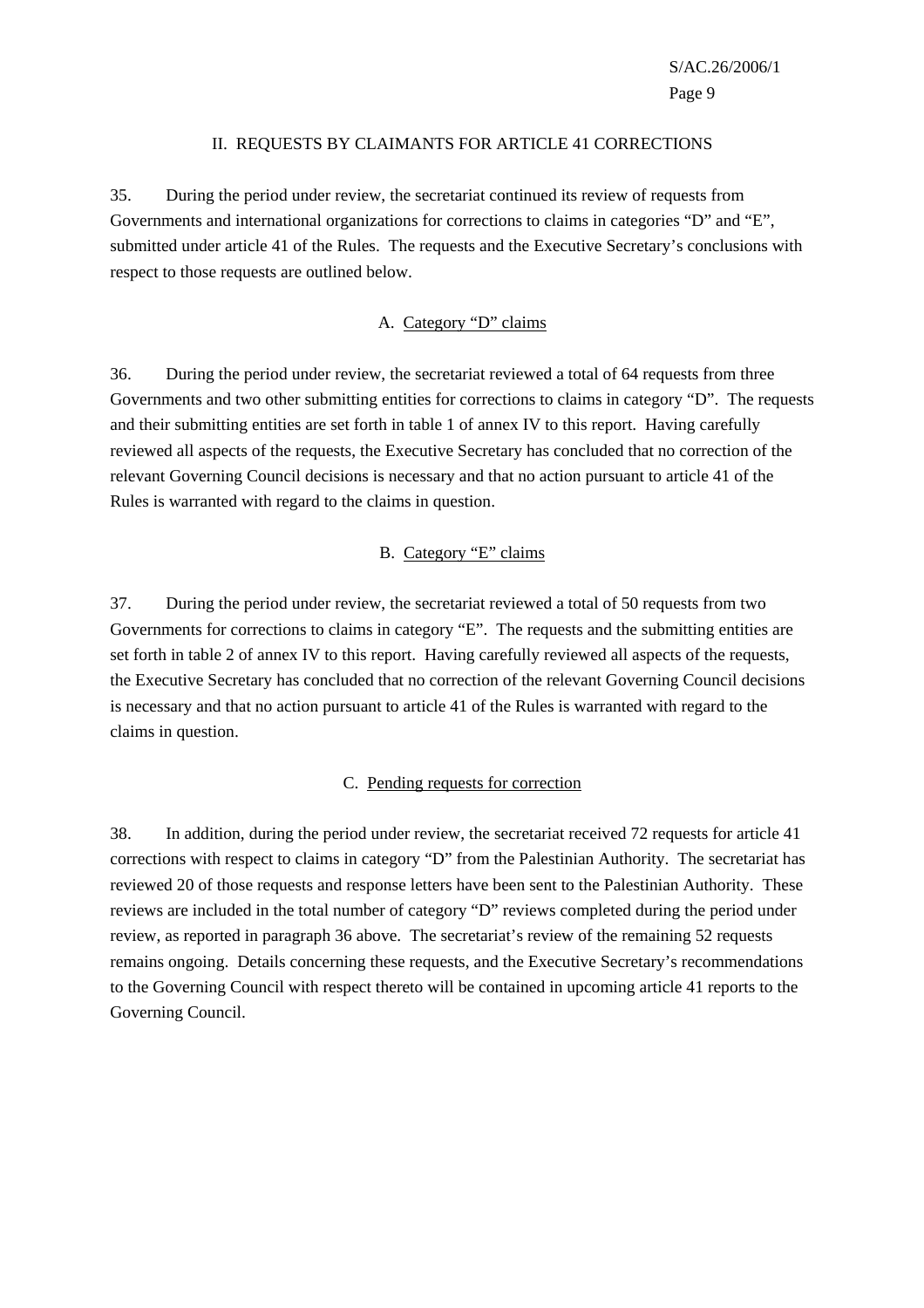#### Annex I

#### RECOMMENDED CORRECTIONS CONCERNING CATEGORY "A" CLAIMS

1. Based on the recommended corrections reported in paragraphs 2 to 10 of this report, supra, the category "A" claims aggregate corrected awards by instalment, per country, are as follows:

| Table 1. Second instalment category "A" claims corrections |  |
|------------------------------------------------------------|--|
|                                                            |  |

| Country     | Previous total award | Corrected total award | Amount of net effect |
|-------------|----------------------|-----------------------|----------------------|
|             | 'USD)                | (USD)                 | (USD)                |
| Philippines | 5,764,500.00         | 5,760,500.00          | (4,000.00)           |

# Table 2. Third instalment category "A" claims corrections

| Country     | <i>Previous total award</i> | Corrected total award | Amount of net effect |
|-------------|-----------------------------|-----------------------|----------------------|
|             | 'USD)                       | (USD)                 | (USD)                |
| Philippines | 5,477,000.00                | 5,447,500.00          | (29,500.00)          |

#### Table 3. Fourth instalment category "A" claims corrections

| Country     | Previous total award<br>'USD) | Corrected total award<br>(USD) | Amount of net effect<br>(USD) |
|-------------|-------------------------------|--------------------------------|-------------------------------|
| Philippines | 27,383,000.00                 | 27.299.500.00                  | (83,500.00)                   |
| Sri Lanka   | 69,486,500.00                 | 69,478,500.00                  | (8,000.00)                    |

# Table 4. Fifth instalment category "A" claims corrections

| Country            | Previous total award<br>(USD) | Corrected total award<br>(USD) | Amount of net effect<br>(USD) |
|--------------------|-------------------------------|--------------------------------|-------------------------------|
| <b>Philippines</b> | 17,920,500.00                 | 17,916,500.00                  | (4,000.00)                    |
| Sri Lanka          | 69,366,500.00                 | 69,360,000.00                  | (6,500.00)                    |

## Table 5. Sixth instalment category "A" claims corrections

| Country            | <i>Previous total award</i><br>(USD) | Corrected total award<br>(USD) | Amount of net effect<br>'USD) |
|--------------------|--------------------------------------|--------------------------------|-------------------------------|
| <b>Philippines</b> | 60,483,000.00                        | 60,455,000.00                  | (28,000.00)                   |
| Sri Lanka          | 35,395,000.00                        | 35,391,000.00                  | (4,000.00)                    |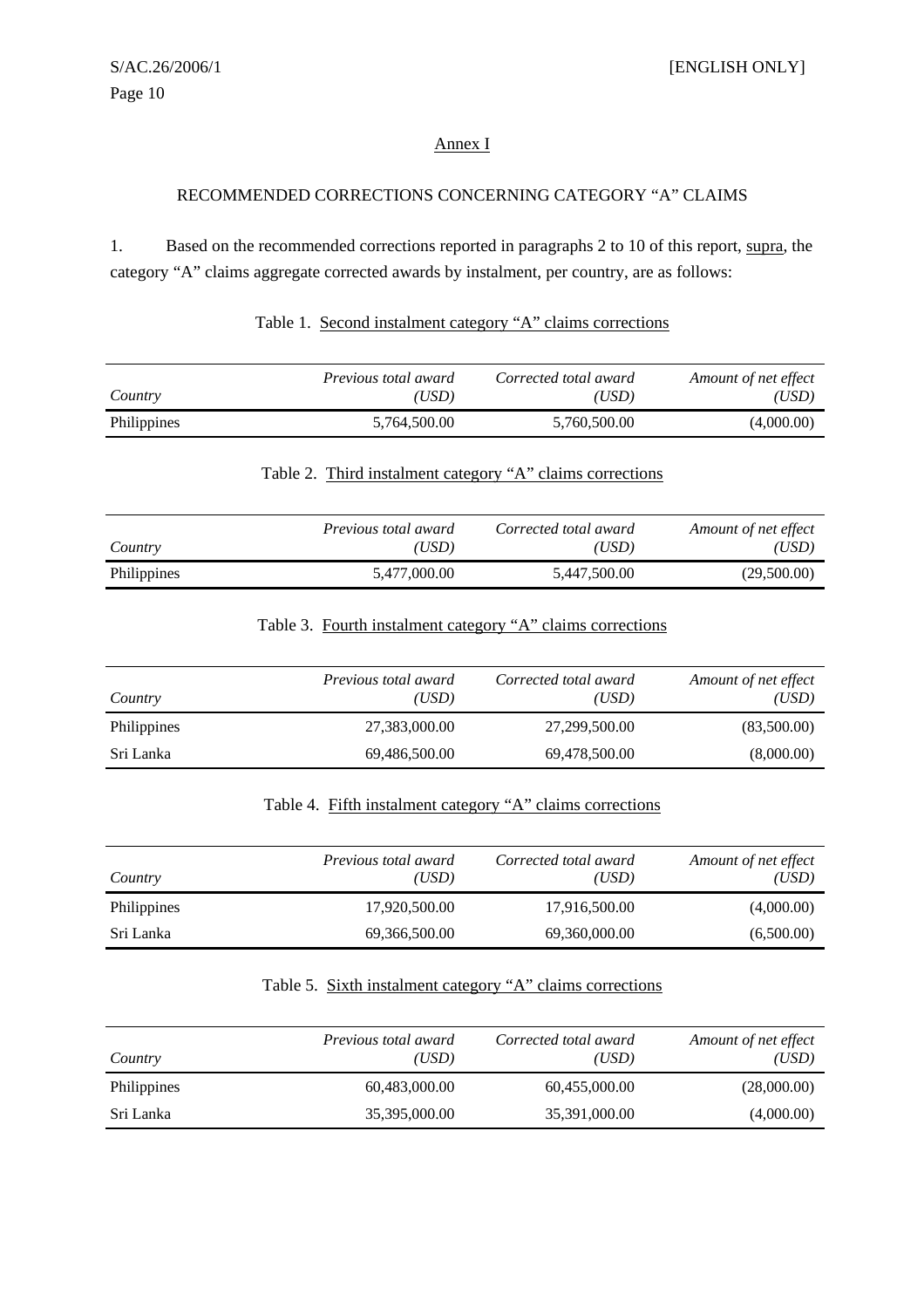|  |  | Table 6. Late-filed category "A" and category "C" claims instalment corrections |
|--|--|---------------------------------------------------------------------------------|
|  |  |                                                                                 |

| Country     | <i>Previous total award</i> | Corrected total award | Amount of net effect |
|-------------|-----------------------------|-----------------------|----------------------|
|             | USD).                       | (USD)                 | 'USD)                |
| Philippines | 793,500.00                  | 781,500.00            | (12,000.00)          |

2. Based on the above corrections, the revised category "A" claim total recommended awards by instalment are as follows:

| <i>Instalment</i>                                  | Previous total award<br>(USD) | Corrected total award<br>(USD) | Amount of net effect<br>(USD) |
|----------------------------------------------------|-------------------------------|--------------------------------|-------------------------------|
| Second                                             | 641,921,000.00                | 641,917,000.00                 | (4,000.00)                    |
| Third                                              | 531,997,500.00                | 531,968,000.00                 | (29,500.00)                   |
| Fourth                                             | 732,132,000.00                | 732,040,500.00                 | (91,500.00)                   |
| Fifth                                              | 771,995,500.00                | 771,985,000.00                 | (10,500.00)                   |
| Sixth                                              | 316,553,000.00                | 316,521,000.00                 | (32,000.00)                   |
| Late-filed category "A" and<br>category "C" claims | 22,327,500.00                 | 22,315,500.00                  | (12,000.00)                   |

# Table 7. Recommended corrected total awards for category "A" claims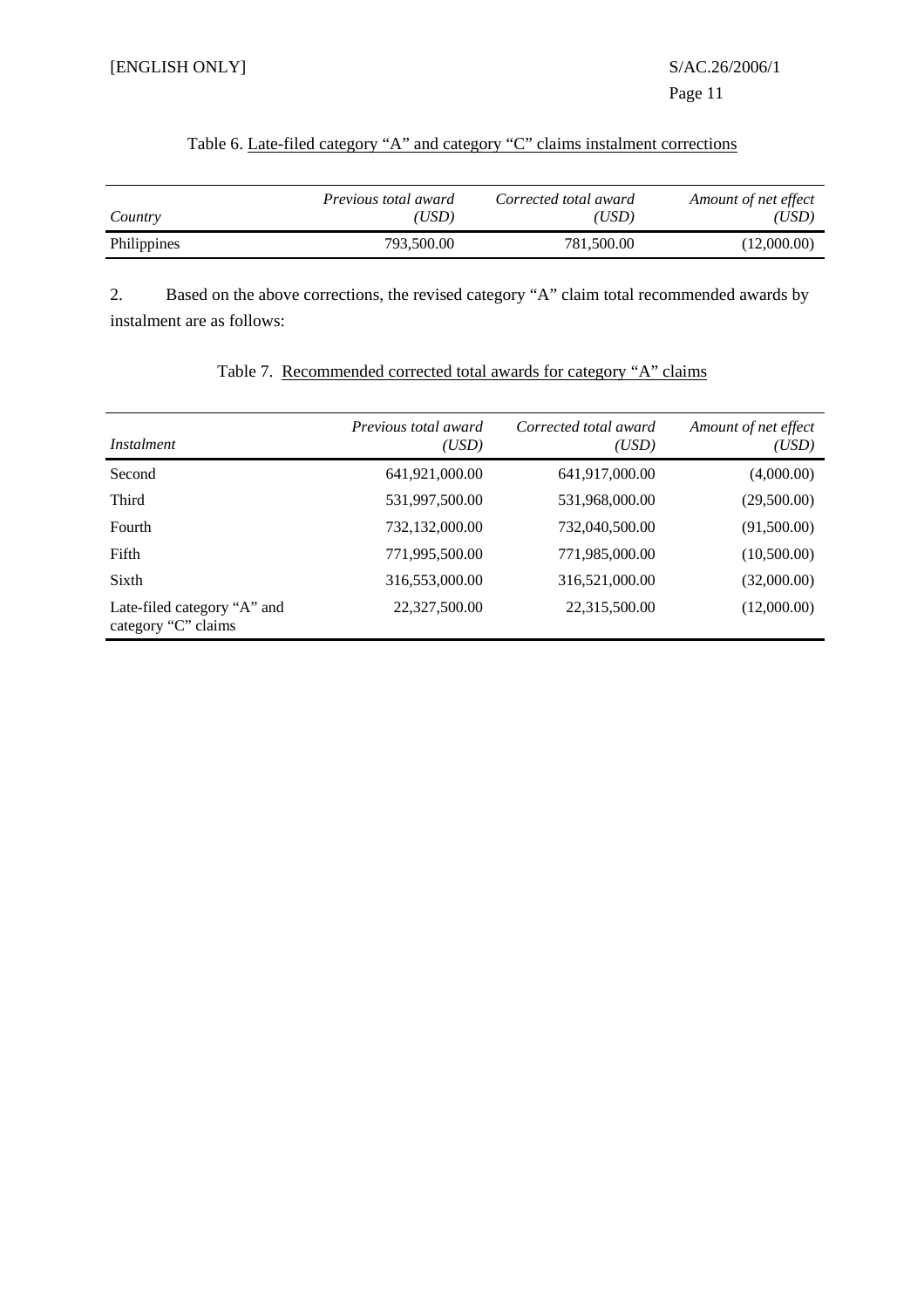#### Annex II

#### RECOMMENDED CORRECTIONS CONCERNING CATEGORY "C" CLAIMS

1. Based on the recommended corrections reported in paragraphs 11 to 24 of this report, supra, the aggregate corrected awards for category "C" claims by instalment, per country, are as follows:

|  |  |  | Table 1. Fourth instalment category "C" claims corrections |
|--|--|--|------------------------------------------------------------|
|  |  |  |                                                            |

| Country | <i>Previous total award</i> | Corrected total award | Amount of net effect |
|---------|-----------------------------|-----------------------|----------------------|
|         | (USD)                       | (USD)                 | (USD)                |
| India   | 45,973,070.30               | 45,959,824.67         | (13,245.63)          |

#### Table 2. Fifth instalment category "C" claims corrections

| Country              | <i>Previous total award</i> | Corrected total award | Amount of net effect |
|----------------------|-----------------------------|-----------------------|----------------------|
|                      | 'USD)                       | (USD)                 | (USD)                |
| Syrian Arab Republic | 100,340,376.21              | 100.387.509.31        | 47.133.10            |

#### Table 3. Sixth instalment category "C" claims corrections

| Country | <i>Previous total award</i> | Corrected total award | Amount of net effect |
|---------|-----------------------------|-----------------------|----------------------|
|         | 'USD)                       | (USD)                 | (USD)                |
| India   | 104.959.153.41              | 104,938,357.95        | (20,795.46)          |

# Table 4. Seventh instalment category "C" claims corrections

| Country | Previous total award<br>'USD) | Corrected total award<br>(USD) | Amount of net effect<br>'USD) |
|---------|-------------------------------|--------------------------------|-------------------------------|
| India   | 187, 623, 296.56              | 187,593,690.37                 | (29,606.19)                   |
| Jordan  | 283, 131, 413.88              | 283,096,071.93                 | (35,341.95)                   |

### Table 5. Late-filed category "A" and category "C" claims instalment corrections

| Country     | <i>Previous total award</i> | Corrected total award | Amount of net effect |
|-------------|-----------------------------|-----------------------|----------------------|
|             | 'USD)                       | (USD)                 | 'USD)                |
| Philippines | 151.191.96                  | 130.822.28            | (20, 369.68)         |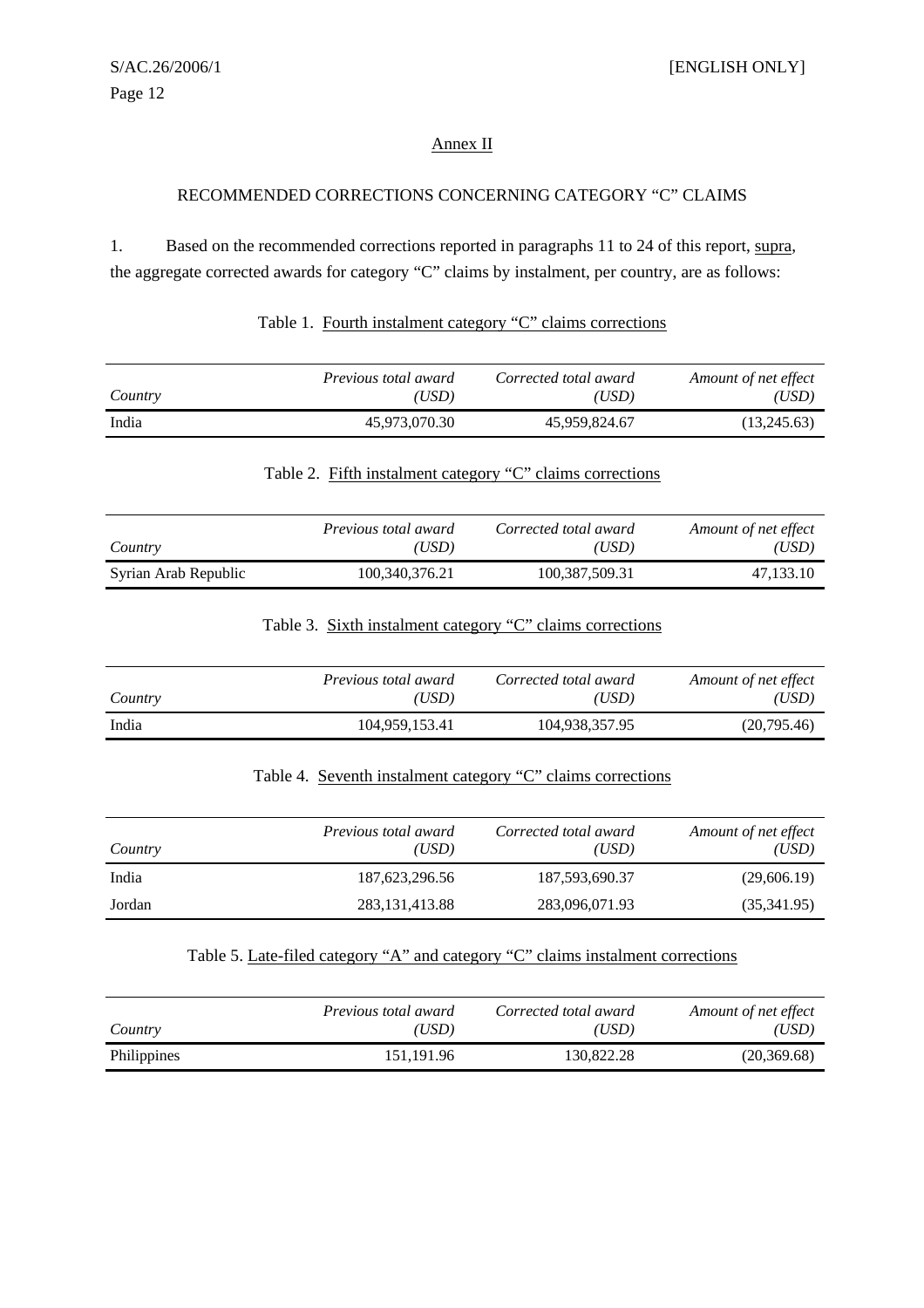2. Based on the above corrections, the revised category "C" claims total recommended awards by instalment are as follows:

| Instalment                                         | Previous total award<br>(USD) | Corrected total award<br>(USD) | Amount of net effect<br>'USD) |
|----------------------------------------------------|-------------------------------|--------------------------------|-------------------------------|
| Fourth                                             | 725, 128, 633. 46             | 725,115,387.83                 | (13,245.63)                   |
| Fifth                                              | 736,699,216.32                | 736,746,349.42                 | 47,133.10                     |
| Sixth                                              | 770,841,686.99                | 770,820,891.53                 | (20,795.46)                   |
| Seventh                                            | 1,936,404,174.08              | 1,936,339,225.94               | (64,948,14)                   |
| Late-filed category "A" and<br>category "C" claims | 7,752,554.18                  | 7,732,184.50                   | (20, 369.68)                  |

# Table 6. Recommended corrected total awards for category "C" claims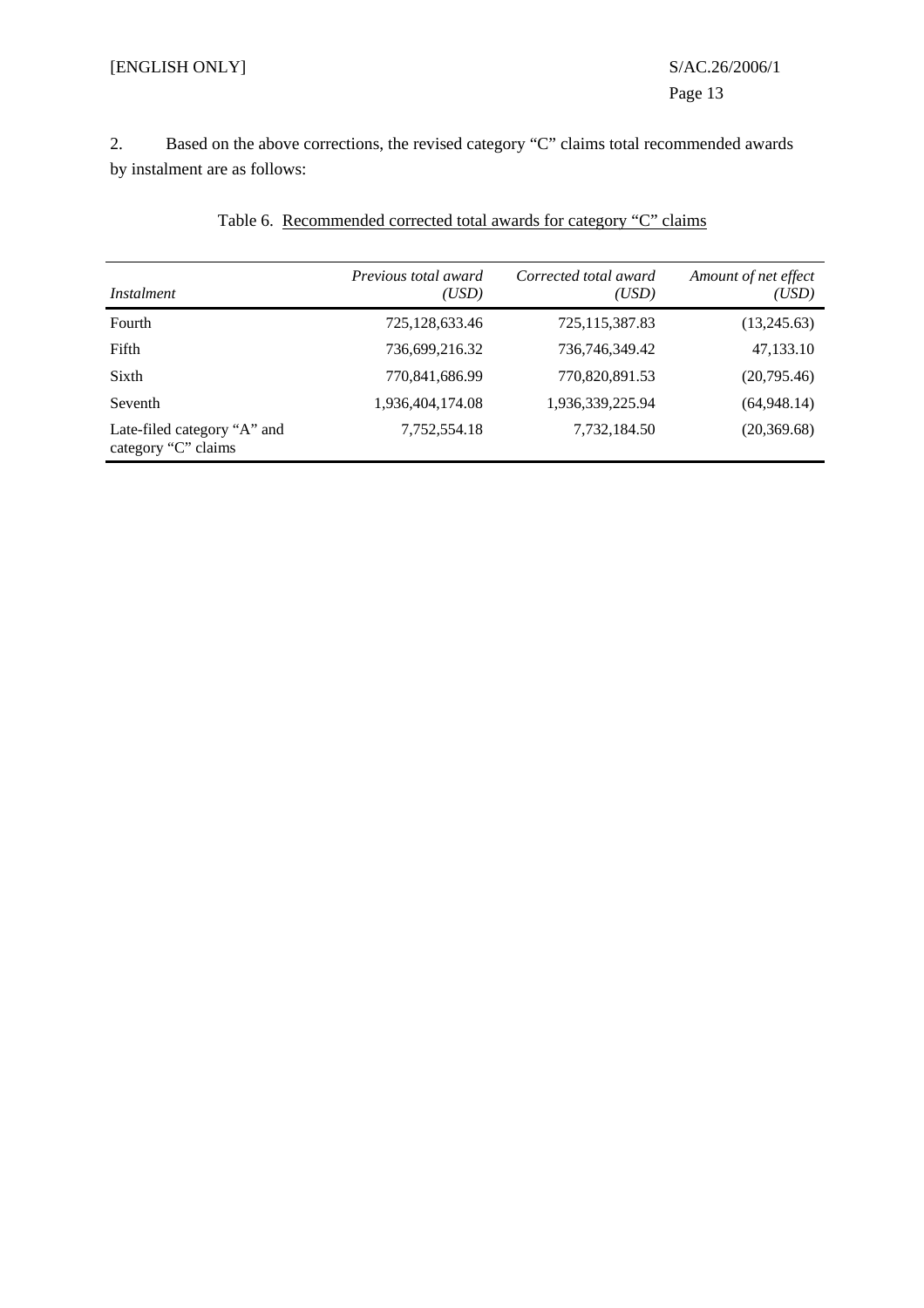#### Annex III

#### RECOMMENDED CORRECTIONS CONCERNING CATEGORY "D" CLAIMS

1. Based on the recommended corrections reported in paragraphs 25 to 29 of this report, supra, the aggregate corrected awards for category "D" claims by instalment, per country, are as follows:

#### Table 1. Fifth instalment category "D" claims corrections

| Country | <i>Previous total award</i> | Corrected total award | Amount of net effect |
|---------|-----------------------------|-----------------------|----------------------|
|         | USD                         | (USD)                 | 'USD)                |
| India   | 5,192,628.76                | 5, 203, 144. 37       | 10,515.61            |

2. Based on the above correction, the revised category "D" claim total recommended awards by instalment are as follows:

#### Table 2. Recommended corrected total awards for category "D" claims

| Instalment | Previous total award | Corrected total award | Amount of net effect |
|------------|----------------------|-----------------------|----------------------|
|            | 'USD)                | (USD)                 | (USD)                |
| Fifth      | 45,956,960.21        | 45.967.475.82         | 10,515.61            |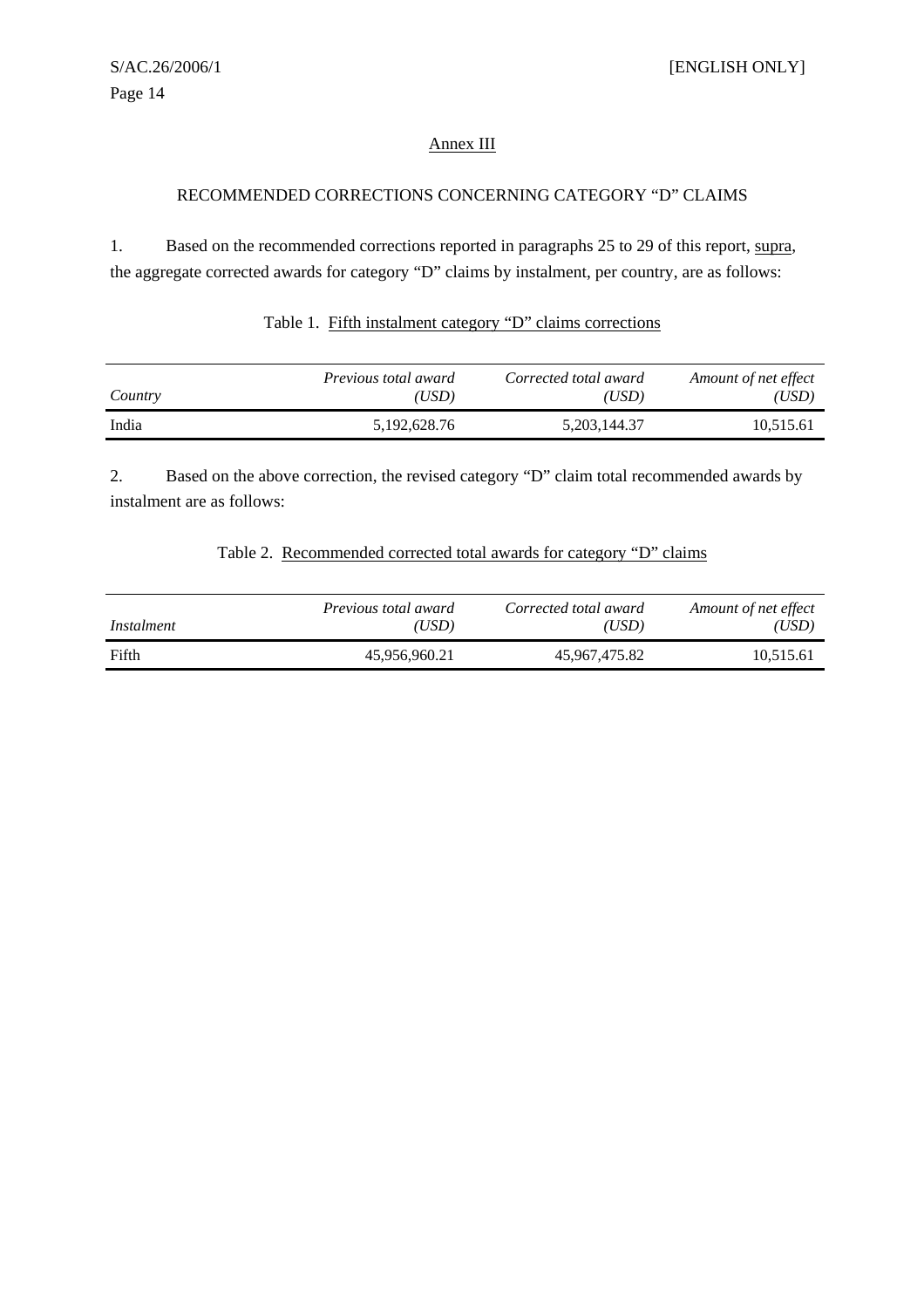#### Annex IV

# REQUESTS BY CLAIMANTS FOR ARTICLE 41 CORRECTIONS IN CATEGORIES "D" AND "E"

1. As reported in paragraph 36 of the present report, supra, the secretariat has continued its review of requests from Governments for corrections to claims in category "D" submitted under article 41 of the Rules. The requests reviewed by country or other submitting entity, date of request and instalment are as follows:

| Country or other<br>submitting entity | Date of request   | Number of<br>claims | <i>Instalment</i>       | Governing<br>Council decision |
|---------------------------------------|-------------------|---------------------|-------------------------|-------------------------------|
| Egypt                                 | 16 June 2004      | $\overline{2}$      | Nineteenth, part one    | 208                           |
| Jordan                                | 8 May 2002        | 1                   | Eleventh                | 147                           |
| Kuwait                                | 20 January 2003   | 1                   | Twelfth, part one       | 155                           |
|                                       | 2 April 2003      | 1                   | Thirteenth              | 165                           |
|                                       | 25 April 2003     | 1                   | Tenth                   | 146                           |
|                                       | 29 December 2003  | 1                   | Tenth                   | 146                           |
|                                       | 29 December 2003  | 1                   | Twelfth, part two       | 181                           |
|                                       | 29 December 2003  | 1                   | Fifteenth, part one     | 221                           |
|                                       | 7 September 2005  | 25                  | Twenty-third, part one  | 237                           |
|                                       | 10 September 2005 | 9                   | Twenty-third, part one  | 237                           |
| Palestine                             | 21 December 2005  | 10                  | Palestinian late claims | 247                           |
|                                       | 28 December 2005  | 4                   | Palestinian late claims | 247                           |
|                                       | 30 December 2005  | 6                   | Palestinian late claims | 247                           |
| <b>UNDP New York</b>                  | 21 June 2005      | 1                   | Eighteenth, part two    | 220                           |
|                                       | <b>Total</b>      | 64                  |                         |                               |

## Table 1. Category "D" requests for correction reviewed

2. As reported in paragraph 37 in the present report, supra, the secretariat has continued its review of requests from Governments for corrections to claims in category "E" submitted under article 41 of the Rules. The requests reviewed by country, date of request and instalment are as follows: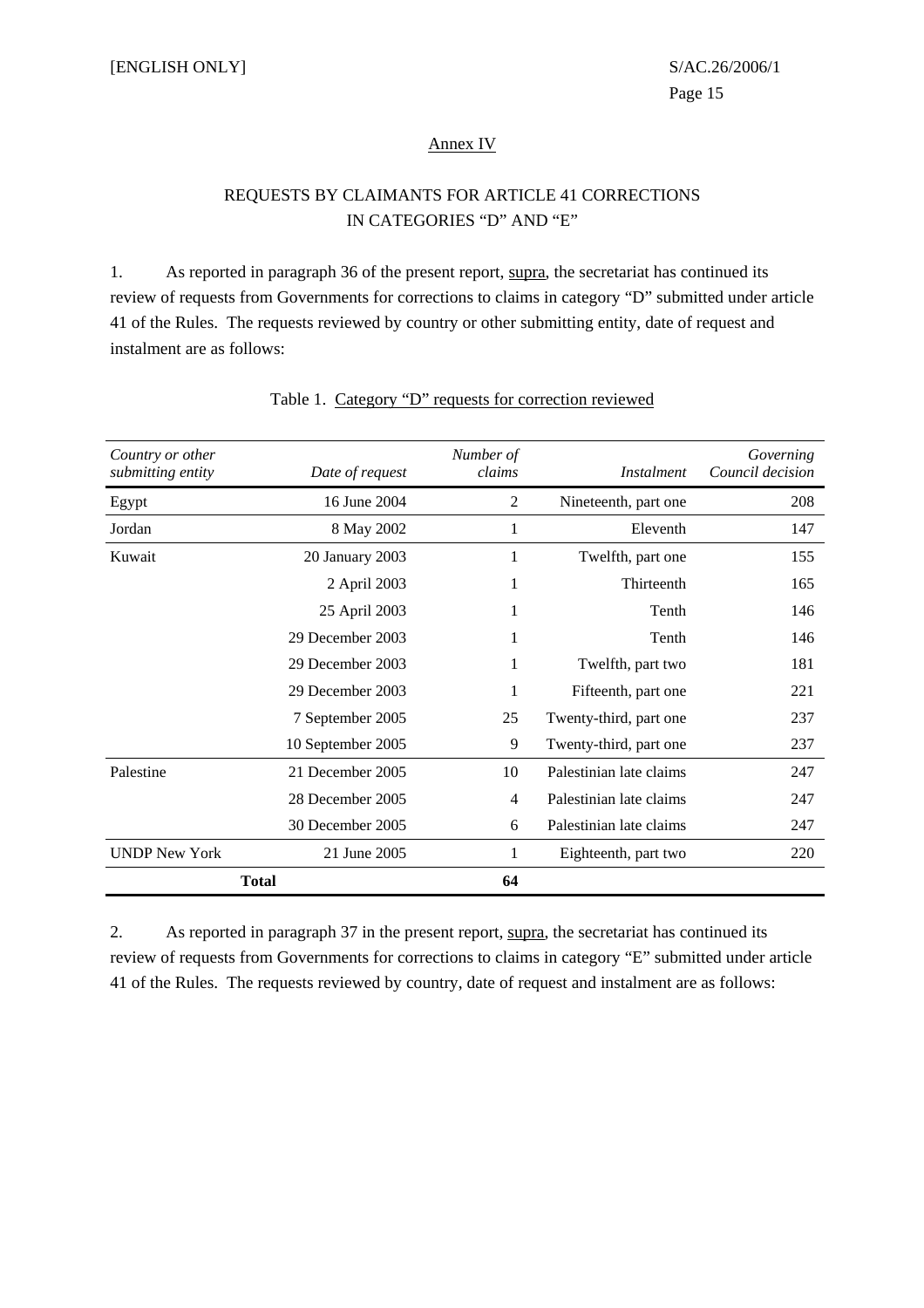| Country | Date of request  | Number of<br>claims | Subcategory | <i>Instalment</i> | Governing<br>Council decision |
|---------|------------------|---------------------|-------------|-------------------|-------------------------------|
| Jordan  | 27 October 2003  | 1                   | E4          | Eighteenth        | 191                           |
| Kuwait  | 29 December 2003 | $\overline{2}$      | E4          | Fourteenth        | 138                           |
|         | 29 December 2003 | 11                  | E4          | Sixteenth         | 139                           |
|         | 29 December 2003 | 9                   | E4          | Nineteenth        | 149                           |
|         | 29 December 2003 | $\overline{4}$      | E4          | Twentieth         | 150                           |
|         | 29 December 2003 | 5                   | E4          | Twenty-third      | 192                           |
|         | 29 December 2003 | 1                   | E4          | Twenty-fifth      | 203                           |
|         | 30 December 2003 | 3                   | E4          | Fourteenth        | 138                           |
|         | 30 December 2003 | 6                   | E4          | Sixteenth         | 139                           |
|         | 30 December 2003 | 5                   | E4          | Nineteenth        | 149                           |
|         | 30 December 2003 | 1                   | E4          | Twenty-third      | 192                           |
|         | 19 February 2004 | 1                   | E4          | Fourteenth        | 138                           |
|         | 19 February 2004 | 1                   | E4          | Twenty-fourth     | 170                           |
|         | <b>Total</b>     | 50                  |             |                   |                               |

Table 2. Category "E" requests for correction reviewed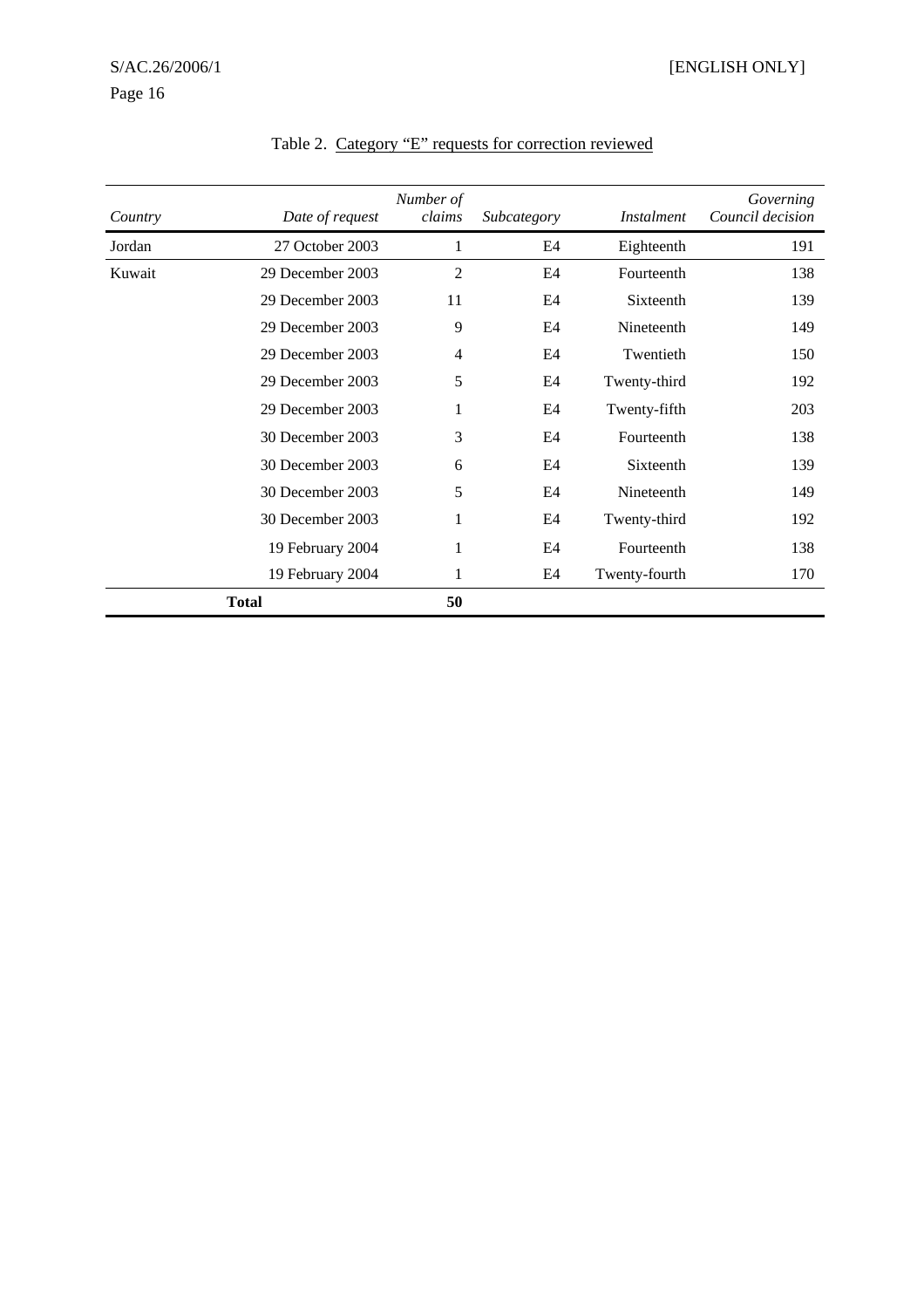#### Annex V

#### ARTICLE 41 CORRECTIONS TO CLAIMS AWARDS (UP TO THE FIFTY-EIGHTH SESSION OF THE GOVERNING COUNCIL)

|                 |                                | Category A                             |                                   | Category B                   |                                       | Category C                             |                                                   | Category D               |                                   | Category E                             |                                   | Category F                             | Total                                                              |                                                                              |  |
|-----------------|--------------------------------|----------------------------------------|-----------------------------------|------------------------------|---------------------------------------|----------------------------------------|---------------------------------------------------|--------------------------|-----------------------------------|----------------------------------------|-----------------------------------|----------------------------------------|--------------------------------------------------------------------|------------------------------------------------------------------------------|--|
| Report          | Net correction<br>for category | Number<br>of claims<br>(USD) corrected | Net<br>correction<br>for category | of claims<br>(USD) corrected | Number Net correction<br>for category | Number<br>of claims<br>(USD) corrected | Net correction Number of<br>for category<br>(USD) | claims<br>corrected      | Net<br>correction<br>for category | Number<br>of claims<br>(USD) corrected | Net<br>correction<br>for category | Number<br>of claims<br>(USD) corrected | Net corrections for<br>categories A, B, C, D,<br>$E$ and $F$ (USD) | Number of<br>claims<br>corrected in<br>categories A, B,<br>$C, D, E$ and $F$ |  |
| $A(6)$ panel    | (6,439,500.00)                 | 2,575                                  |                                   |                              |                                       |                                        |                                                   |                          |                                   |                                        |                                   |                                        | (6,439,500.00)                                                     | 2,575                                                                        |  |
| $B(2.2)$ panel  |                                |                                        | (12,500.00)                       | 3 <sup>a</sup>               |                                       |                                        |                                                   |                          |                                   |                                        |                                   |                                        | (12,500.00)                                                        | 3 <sup>a</sup>                                                               |  |
| $B(3)$ panel    |                                |                                        | 110,000.00                        | 10 <sup>b</sup>              |                                       |                                        |                                                   |                          |                                   |                                        |                                   |                                        | 110,000.00                                                         | 10 <sup>b</sup>                                                              |  |
| $C(4)$ panel    |                                |                                        |                                   |                              | (1,922.00)                            | 49                                     |                                                   |                          |                                   |                                        |                                   |                                        | (1,922.00)                                                         | 49                                                                           |  |
| $C(5)$ panel    |                                |                                        |                                   |                              | (77,190.00)                           | 6                                      |                                                   |                          |                                   |                                        |                                   |                                        | (77,190.00)                                                        | 6                                                                            |  |
| $C(6)$ panel    |                                |                                        |                                   |                              | 72,685.00                             | 15                                     |                                                   |                          |                                   |                                        |                                   |                                        | 72,685.00                                                          | 15                                                                           |  |
| $D(5)$ panel    |                                |                                        |                                   |                              |                                       |                                        | (2,646.81)                                        | $\overline{7}$           |                                   |                                        |                                   |                                        | (2,646.81)                                                         | $7\phantom{.0}$                                                              |  |
| $D(7)$ panel    |                                |                                        |                                   |                              |                                       |                                        | (38, 836.21)                                      | 13                       |                                   |                                        |                                   |                                        | (38, 836.21)                                                       | 13                                                                           |  |
| $D1(9.1)$ panel |                                |                                        |                                   |                              |                                       |                                        | 103,532.16                                        | 4                        |                                   |                                        |                                   |                                        | 103,532.16                                                         | $\overline{4}$                                                               |  |
| Special D panel |                                |                                        |                                   |                              |                                       |                                        | $-$ (13,283,441.51)                               | 426                      |                                   |                                        |                                   |                                        | (13, 283, 441.51)                                                  | 426                                                                          |  |
| $E3(10)$ panel  |                                |                                        |                                   |                              |                                       |                                        |                                                   | $\overline{\phantom{a}}$ | 325,850.00                        |                                        |                                   |                                        | 325,850.00                                                         |                                                                              |  |
| $E4(3)$ panel   |                                |                                        |                                   |                              |                                       |                                        |                                                   |                          | 536,513.00                        | 3                                      |                                   |                                        | 536,513.00                                                         | 3                                                                            |  |
| Article 41(1)   | (5,500.00)                     | 10                                     |                                   |                              |                                       |                                        |                                                   |                          |                                   |                                        |                                   |                                        | (5,500.00)                                                         | 10                                                                           |  |
| Article $41(2)$ | (49,000.00)                    | 16                                     |                                   |                              |                                       |                                        |                                                   |                          |                                   |                                        |                                   |                                        | (49,000.00)                                                        | 16                                                                           |  |
| Article $41(3)$ | 1,500.00                       | $\overline{4}$                         |                                   |                              |                                       |                                        |                                                   |                          |                                   |                                        |                                   |                                        | 1,500.00                                                           | $\overline{4}$                                                               |  |
| Article $41(4)$ | (83,000.00)                    | 19                                     |                                   |                              |                                       |                                        |                                                   |                          |                                   |                                        |                                   |                                        | (83,000.00)                                                        | 19                                                                           |  |
| Article $41(5)$ | (18,500.00)                    | 5                                      |                                   |                              |                                       |                                        |                                                   |                          |                                   |                                        |                                   |                                        | (18,500.00)                                                        | 5                                                                            |  |
| Article $41(6)$ | 15,867,500.00                  | 10,757                                 |                                   |                              |                                       |                                        |                                                   |                          |                                   |                                        |                                   |                                        | 15,867,500.00                                                      | 10,757                                                                       |  |
| Article 41(7)   | (6,975,500.00)                 | 3,385                                  |                                   |                              |                                       |                                        |                                                   |                          |                                   |                                        |                                   |                                        | (6,975,500.00)                                                     | 3,385                                                                        |  |
| Article $41(8)$ | (7,806,000.00)                 | 4,385                                  |                                   |                              | $-70,613,604.05$                      | 23,282                                 |                                                   |                          |                                   |                                        |                                   |                                        | 62,807,604.05                                                      | 27,667                                                                       |  |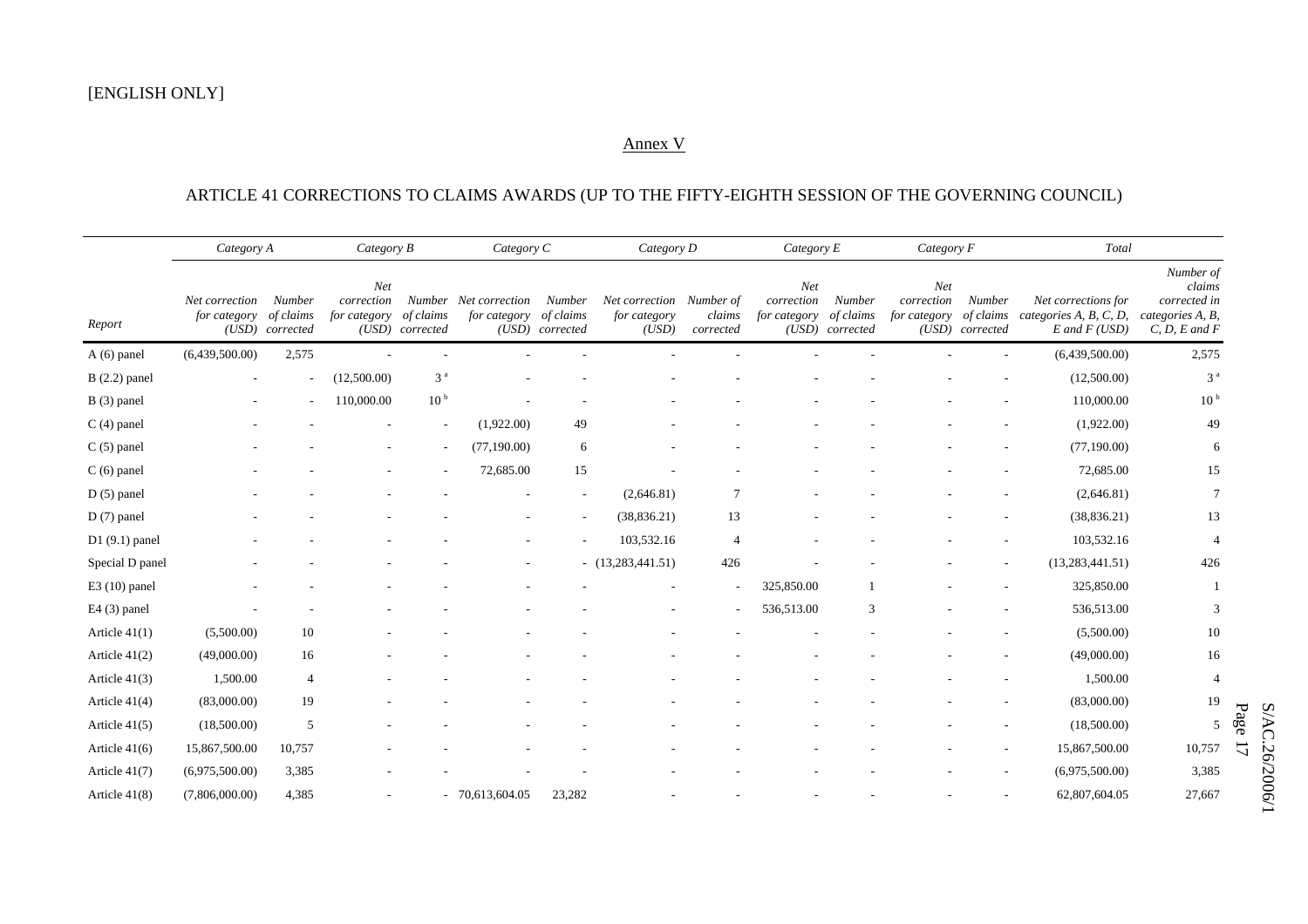#### [ENGLISH ONLY]

|                  |                                       | Category A<br>Category B<br>Category C |                                   |                              |                                       | Category D                             | Category E                                        |                     | Category F                        |                                        | Total                                       |                           | Page                                                               |                                                                              |                |
|------------------|---------------------------------------|----------------------------------------|-----------------------------------|------------------------------|---------------------------------------|----------------------------------------|---------------------------------------------------|---------------------|-----------------------------------|----------------------------------------|---------------------------------------------|---------------------------|--------------------------------------------------------------------|------------------------------------------------------------------------------|----------------|
| Report           | Net correction Number<br>for category | of claims<br>(USD) corrected           | Net<br>correction<br>for category | of claims<br>(USD) corrected | Number Net correction<br>for category | Number<br>of claims<br>(USD) corrected | Net correction Number of<br>for category<br>(USD) | claims<br>corrected | Net<br>correction<br>for category | Number<br>of claims<br>(USD) corrected | Net<br>correction<br>for category of claims | Number<br>(USD) corrected | Net corrections for<br>categories A, B, C, D,<br>$E$ and $F$ (USD) | Number of<br>claims<br>corrected in<br>categories A, B,<br>$C, D, E$ and $F$ | $\overline{8}$ |
| Article $41(9)$  | (4,136,500.00)                        | 1,062                                  | $\sim$                            |                              | $-5,278,142.15$                       | 1,730                                  |                                                   |                     |                                   |                                        |                                             |                           | 1,141,642.15                                                       | 2,792                                                                        |                |
| Article $41(10)$ | (1,446,000.00)                        | 364                                    | $\overline{\phantom{a}}$          |                              | $-3,168,018.90$                       | 467                                    |                                                   |                     |                                   |                                        |                                             |                           | 1,722,018.90                                                       | 831                                                                          |                |
| Article $41(11)$ | (1,358,500.00)                        | 370                                    |                                   |                              |                                       |                                        |                                                   |                     |                                   |                                        |                                             |                           | (1,358,500.00)                                                     | 370                                                                          |                |
| Article $41(12)$ | (112,000.00)                          | 26                                     |                                   |                              | 613,498.37                            | 40                                     |                                                   |                     |                                   |                                        |                                             |                           | 501,498.37                                                         | 66                                                                           |                |
| Article $41(13)$ | (55,500.00)                           | 40                                     | $\overline{\phantom{a}}$          |                              | (102, 863.22)                         | 27                                     |                                                   |                     |                                   |                                        |                                             |                           | (158, 363.22)                                                      | 67                                                                           |                |
| Article $41(14)$ | (8,000.00)                            | 31                                     |                                   |                              | 5,580,355.48                          | 625                                    | 103,532.16                                        | $\overline{4}$      |                                   |                                        |                                             |                           | 5,675,887.64                                                       | 660                                                                          |                |
| Article $41(15)$ | (10,500.00)                           | 19                                     |                                   |                              |                                       | $\sim$                                 | (57.66)                                           | 6                   | (7,264.37)                        |                                        |                                             |                           | (17,822.03)                                                        | 26                                                                           |                |
| Article $41(16)$ | 142,000.00                            | 73                                     |                                   |                              | 453,162.71                            | 54                                     |                                                   |                     |                                   |                                        |                                             |                           | 595,162.71                                                         | 127                                                                          |                |
| Article 41(17)   | 707,500.00                            | 446                                    |                                   |                              | 77,461.07                             | 6                                      |                                                   |                     |                                   |                                        |                                             |                           | 784,961.07                                                         | 452                                                                          |                |
| Article $41(18)$ | 119,500.00                            | 77                                     |                                   |                              |                                       |                                        |                                                   |                     | (43, 413)                         |                                        |                                             |                           | 76,087                                                             | 78                                                                           |                |
| Article $41(19)$ | 154,000.00                            | 55                                     |                                   |                              | 46,976.14                             | 6                                      | 400,986.95                                        | 6                   |                                   |                                        |                                             |                           | 601,963.09                                                         | 67                                                                           |                |
| Article $41(20)$ | 3,739,500.00                          | 1,896                                  |                                   |                              | 53,342.85                             | $\overline{1}$                         |                                                   |                     |                                   |                                        |                                             | $\overline{a}$            | 3,792,842.85                                                       | 1,897                                                                        |                |
| Article $41(21)$ | 1,157,500                             | 688                                    |                                   |                              |                                       |                                        |                                                   |                     |                                   |                                        |                                             |                           | 1,157,500.00                                                       | 688                                                                          |                |
| Article $41(22)$ | 4,419,000.00                          | 2,730                                  |                                   |                              |                                       |                                        |                                                   |                     |                                   |                                        |                                             | $\overline{\phantom{m}}$  | 4,419,000.00                                                       | 2,730                                                                        |                |
| Article $41(23)$ | 44,500.00                             | 20                                     |                                   |                              | 161,331.14                            | 15                                     | 12,411.60                                         | $\mathbf{1}$        | (48, 653.00)                      | 7                                      |                                             |                           | 169,589.74                                                         | 43                                                                           |                |
| Article $41(24)$ | (3,911,000)                           | 981                                    |                                   |                              | 78,646.76                             | 12                                     | 93,543.56                                         | 3                   |                                   |                                        |                                             |                           | (3,738,809.68)                                                     | 996                                                                          |                |
| Article $41(25)$ | (11,958,000)                          | 3,002                                  |                                   |                              | 1,033,956.47                          | 617                                    | (9,788)                                           | -1                  |                                   |                                        |                                             | $\overline{\phantom{a}}$  | (10,933,831.53)                                                    | 3620                                                                         |                |
| Article 41(26)   | (176,500)                             | 47                                     |                                   |                              | (4,625.19)                            | -1                                     | (35,854.67)                                       |                     |                                   |                                        |                                             |                           | (216,979.86)                                                       | 49                                                                           |                |
| Article $41(27)$ | (21,500)                              | 19                                     |                                   |                              | (4,435.28)                            | 32                                     |                                                   |                     |                                   |                                        |                                             |                           | (25,935.28)                                                        | 51                                                                           |                |
| Article $41(28)$ | (17,000)                              | 10                                     |                                   |                              | (643,080.71)                          | 40                                     | 132,837.45                                        | $\tau$              |                                   |                                        |                                             |                           | (527, 243.26)                                                      | 57                                                                           |                |
| Article $41(29)$ | (384, 500)                            | 104                                    |                                   |                              | 2,431,846.73                          | 342                                    | 65,197.89                                         | 8                   |                                   |                                        |                                             | $\overline{\phantom{a}}$  | 2,112,544.62                                                       | 454                                                                          |                |

Page 18